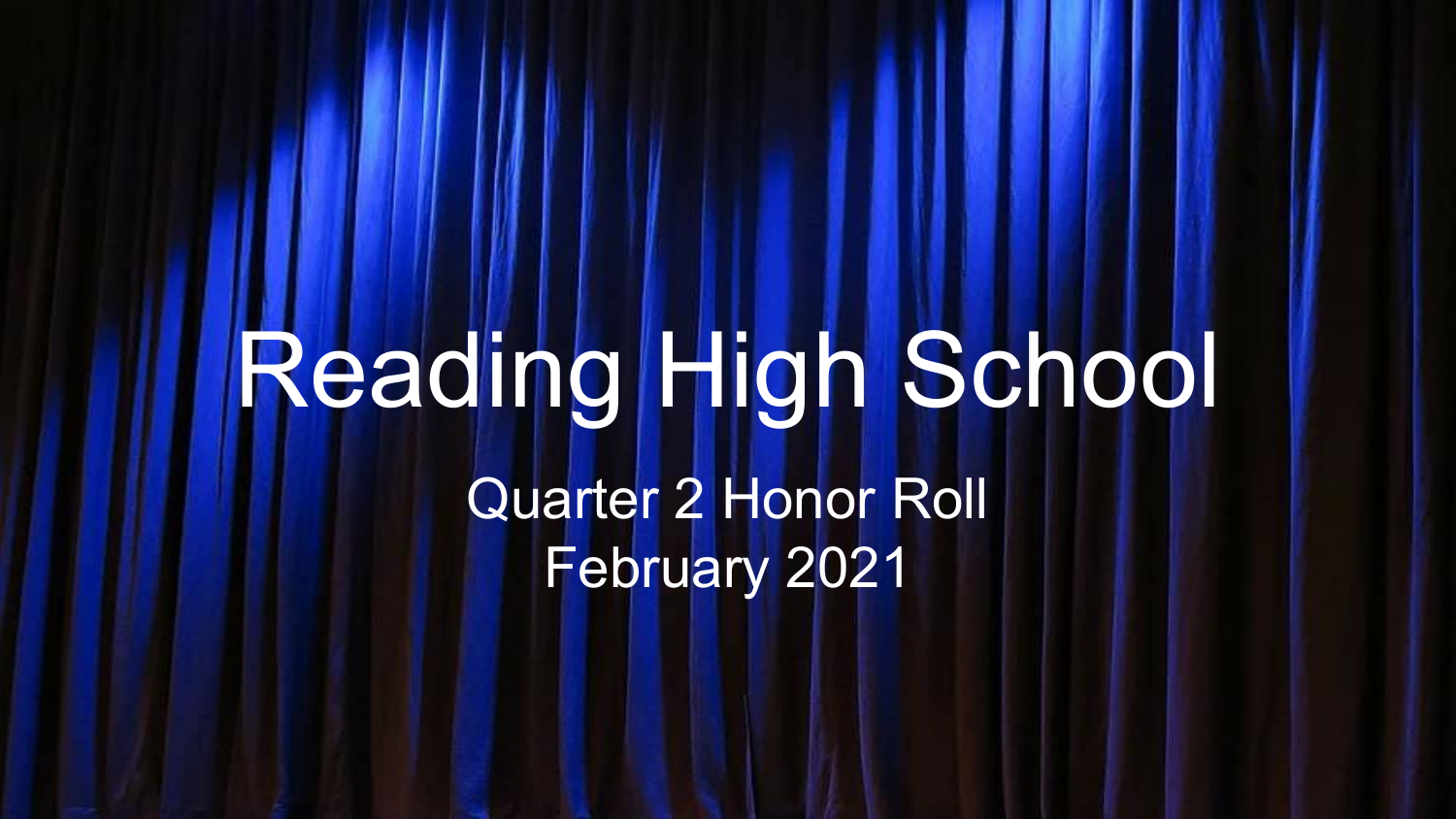

# **OUR READING HIGH SCHOOL**

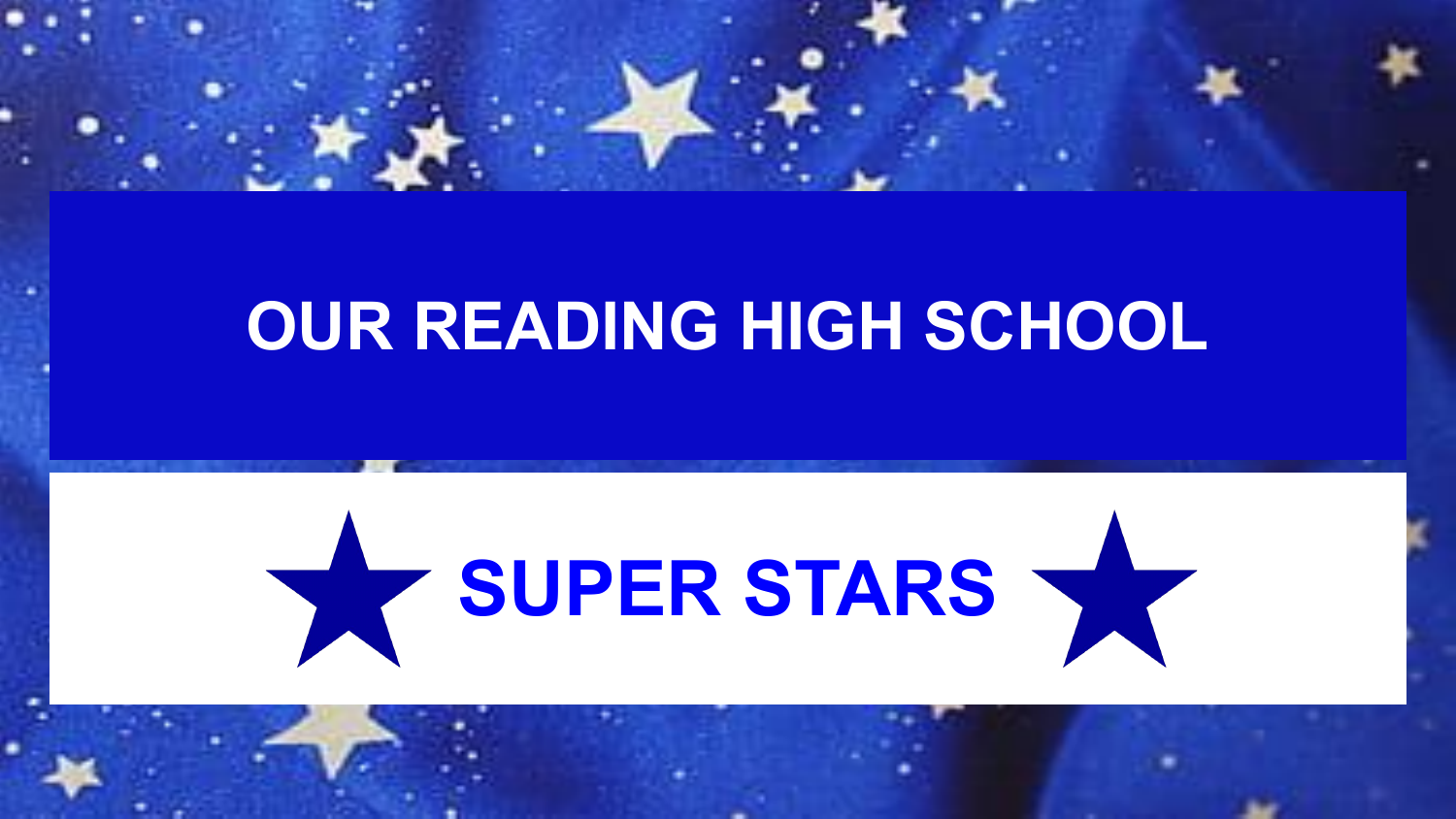## QUARTER 2 TOP HONORS - 4.0 AND ABOVE!

**Sage Altman** ★ **Kaitlyn Altman Kristin (Kris) Bailey Haylee Ball** ★ **Haileigh Ballinger** ★ **Julian Bemmes** ★ **Addison Brown Nathan (Nate) Burns Natalie Cappa Jordan Chandler** ★ **Jordan Clemons** ★ **Allison (Allie) Combs**

**Leeana Cotto Christopher Creatura Jeremy Easter Kathryn Emerson Laci Fancher** ★ **Jasmine Friason Donald Furniss** ★ **Alexander (Alex) Gertz Zoe Goans Margaret Grant Erin Haas Sara Habli Reem Habli** ★ **Kyla Hackman**

**Mia Hankerson** ★ **Ti'Yana Harris Benjamin (Benny) Hess** ★ **Louis (Louie) Hess Carley Holbert** ★ **Mason Hughes** ★ **Bryce Irwin Molly Johnson** ★ **Payton Koebbe** ★ **Kaitlyn Krummen** ★ **Halaia Larkin Makayla Lawson Grace Longworth** ★ **Alexa Massey Lea McCoy**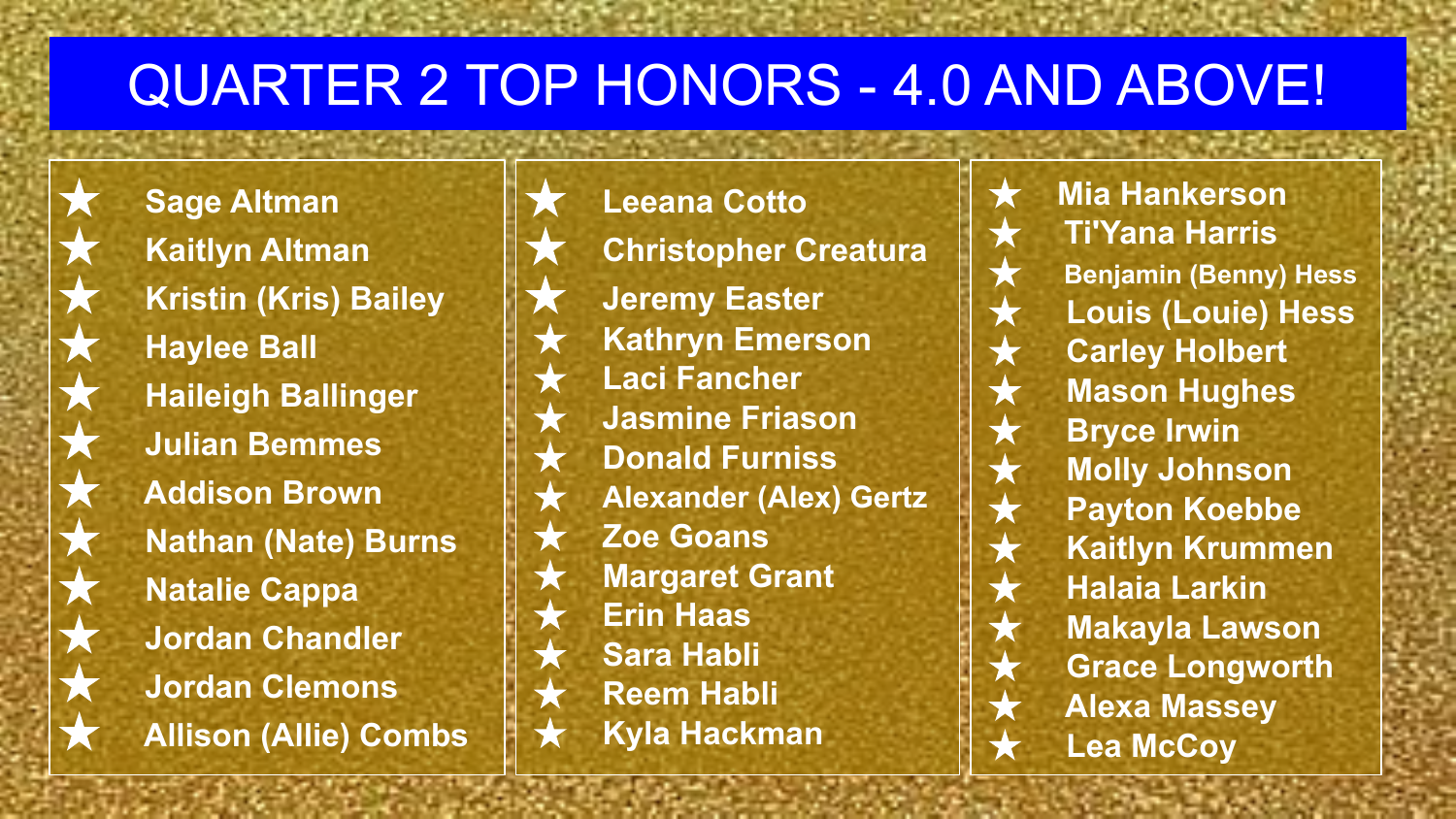#### QUARTER 2 TOP HONORS - 4.0 AND ABOVE!

**Brianna McGeorge** ★ **Boaz (Bo) McKenzie** ★ **Marisa Meinking Brooklynn Oliver** ★ **Sara Phelps** ★ **JD Piron** ★ **Jonathan (Jonny) Powers Caitlyn (Spencer) Prince** ★ **Kailey Rader** ★ **Macie Ramsey Ashleigh Riley Kaylob Sales** 

**★ Katrina (Remy) Salinger**<br>★ Kierstyn Schmidt **Kierstyn Schmidt** ★ **Simone Sigel Olivia N. Simpson Eric Slavey** ★ **Julia Staat** ★ **Logan Stidham** ★ **Ethan Street** ★ **Conner Thamann Nicholas (Nick) Thomas** ★ **Julie Thomas Emily Turner** 

- ★ **Kyle Tuttle**
	- **Austin Vaughn**
- ★ **Madison Voegele**
- ★ **Brooklynne Voegele**
- ★ **Andrew (Drew) Vonder Meulen**
- ★ **Nicholas (Nick) Vonder Meulen**
- ★ **Chloe Watts**
- ★ **Andrew Weinrich**
- ★ **Narain Whitaker**
- ★ **Mary Willen**
- ★ **Kamari Young**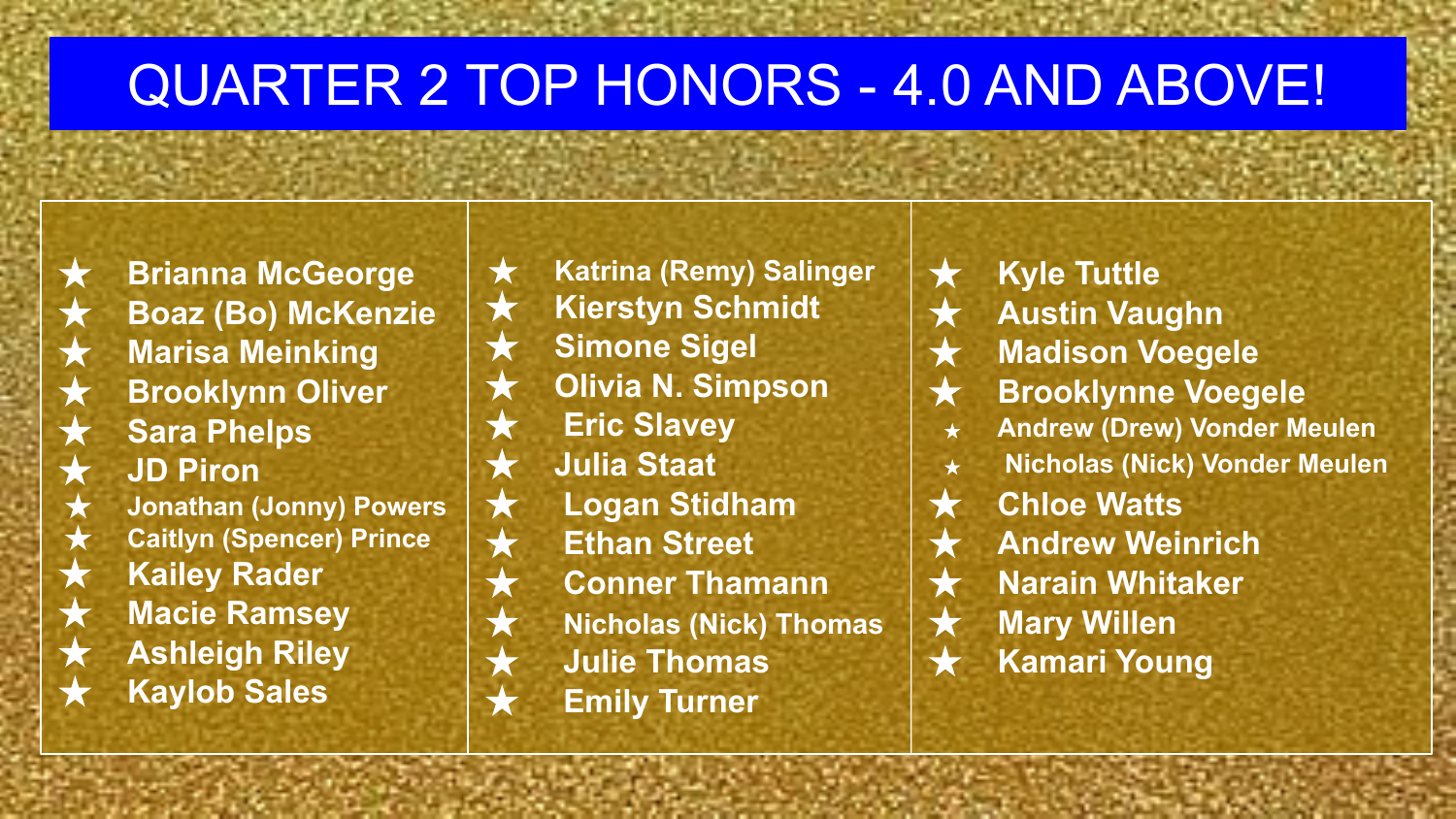#### QUARTER 2 HIGH HONORS - 3.50-3.99

★ **Kylie Allen Evanne (Evie) Anderson Maria Andrews** ★ **Kiera Bailey** ★ **Ashton Biser** ★ **Curtis Bowman** ★ **Kaitlynn (Katie) Brown Christopher Caldwell Lauryn Campbell Trent Charlton Rayne Childs Jaden Cole** 

★ **Abigail (Abby) Cooper** ★ **Hunter Ellis Grace Ernst** ★ **Austin Fancher Jordan Feld** ★ **Abigail (Abbi) Fields** ★ **Caitlynn Fordyce** ★ **Taylor Fray** ★ **Nathaniel (Nate) Fritsch** ★ **Alexander (Alex) Gebbie** ★ **Casey Goins Sierra Green** 

**Cole Grieger Brandi Howard Hannah lori** ★ **Kylee Jennings** ★ **Emilie Kidwell Reagan Kramer Casey Kuhl** ★ **Zoe Laknahur** ★ **Kylie Mailhot Ryan Mayer Jesse Mersfelder Caleb Minton**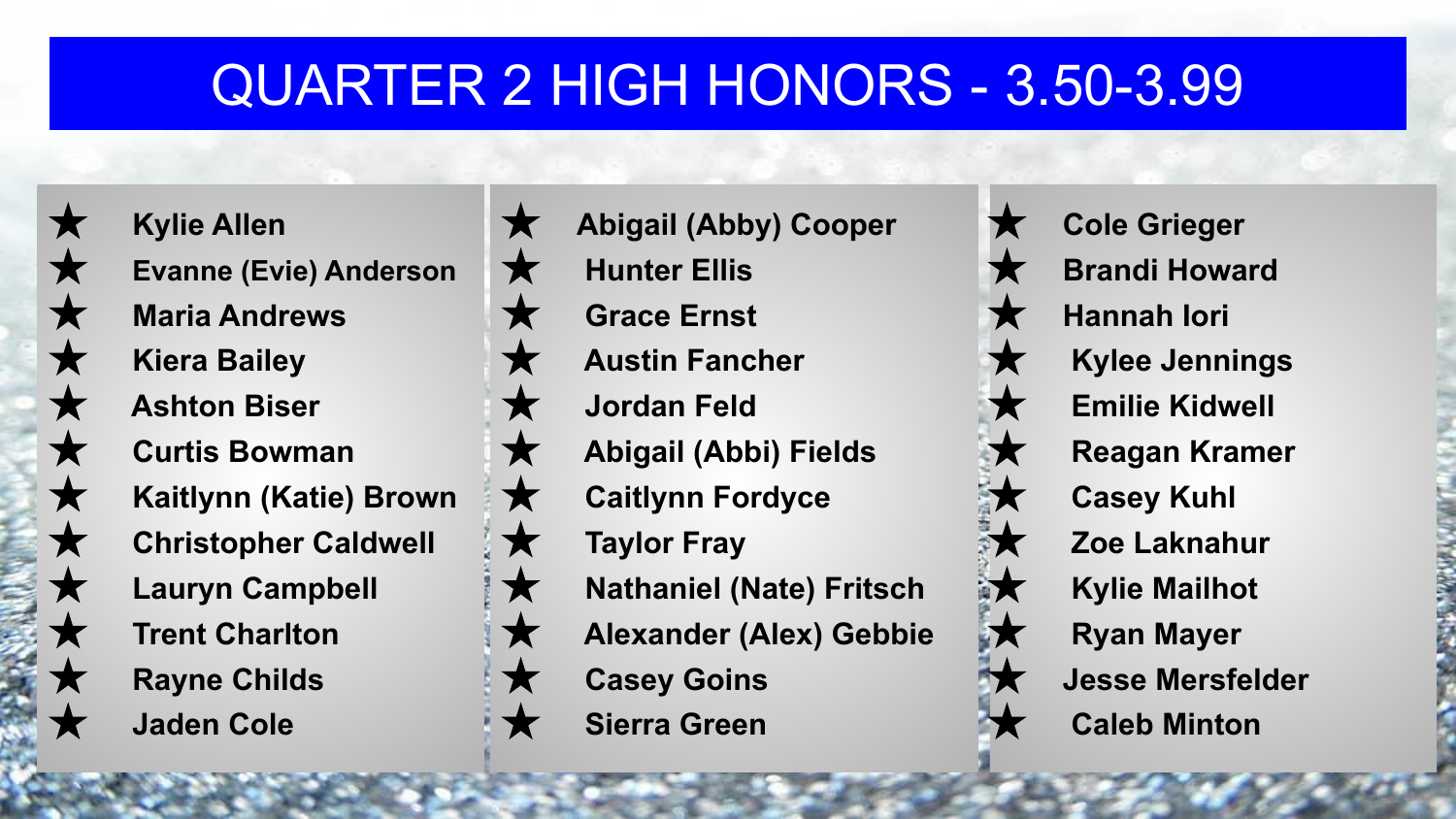#### QUARTER 2 HIGH HONORS - 3.50-3.99



**Makana (Mak) Morgan Alia New Nicholas Parker Emily Peters Cailey Ridner Raegan Rigsby Hannah Ross Madison Sands Martin Saucedo Zachary (Zach) Scholz** 

**Issa Sienou** ★ **Chelsea Simpson Taylor Troy** ★ **Mya Walker Tabitha Watson Heavyn White** ★ **Peyton Whitson Dezarie Wright-Thomas Noah Youngblood Brady Zirkle** 

**CENTRALISTS**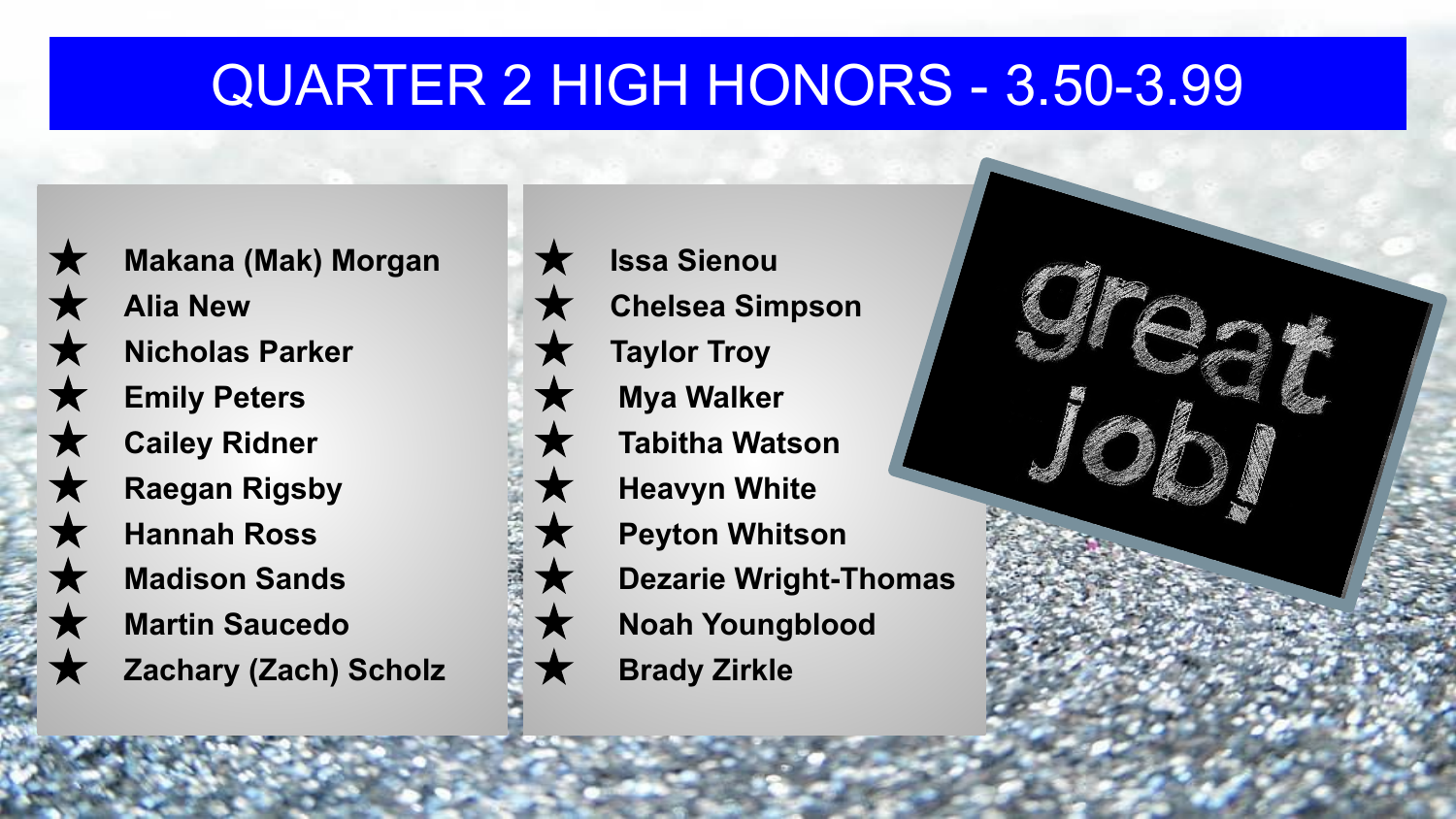## QUARTER 2 HONORS - 3.00-3.49



**Hailey Allen Mariah Anderson-Little Haleigh Baker Nathan Ball** ★ **Aiden Ballinger** ★ **Kaylin Banker Leilani Bowling Micah Bowman Makenzie Brandt Robert Bravard** ★ **DeAnna Bronner**



**Delaney Bronner** ★ **Annabelle Castellucci Jayden Clemons Riley Coy Peyton Daley Ryan Dyer Vincent Eadicicco Raydius Edwards Christopher Fortier Lydia Frey** ★ **Joana Garcia Ibarra**

★ **Tyler Garrison Mikayla Griffin** ★ **Jace Gwyn Faith-Lynn Heck Shelby Helton Gwendolyn Hensley Mackenzie Horsley Eean Johnson Summer Kidd Isabella Kirby Logan Kite**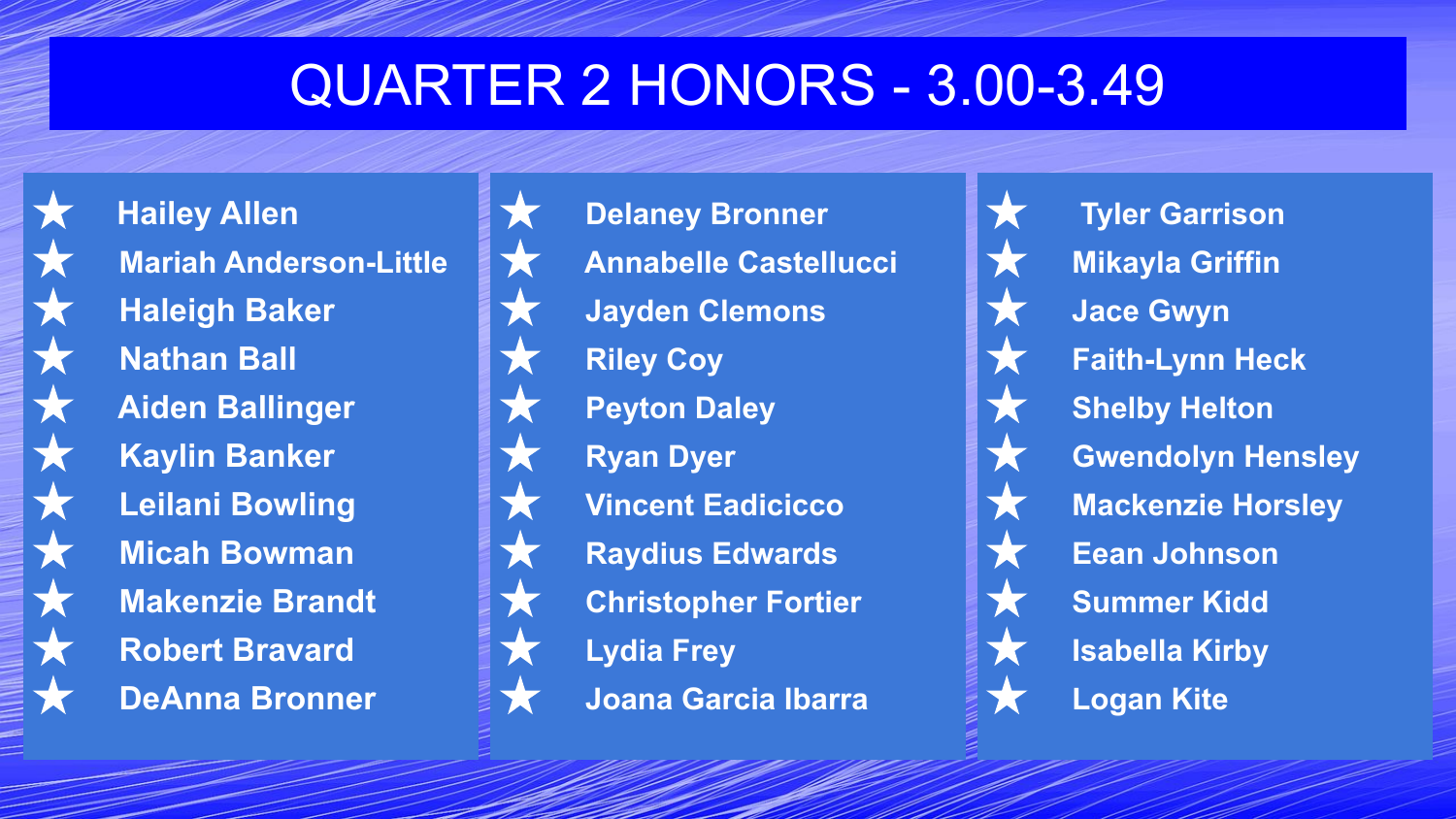#### QUARTER 2 HONORS - 3.00-3.49



**Bailey Koebbe ★** Kendall Lattire<br>★ Cameron Lemn<br>Brant Miller<br>★ Payton Mitchel<br>★ Nzambisoso (Elsie)<br>★ Jack Nash **Cameron Lemmel Brant Miller Payton Mitchell Nzambisoso (Elsie) Mouithys Jack Nash Preston Pegram** 



**Madison Pitts Samuel Quarry** ★ **Ryan Rack Faith Redwine Dillon Reed Brendan Reynolds Mia Sand Zachary Schueler** 

★ **Zyon Scott** ★ **Kendall Sears lan Simpson Zakary Smith Austin Thompson Malia Wendel Jordyn Whitson Adrian Wolfe**